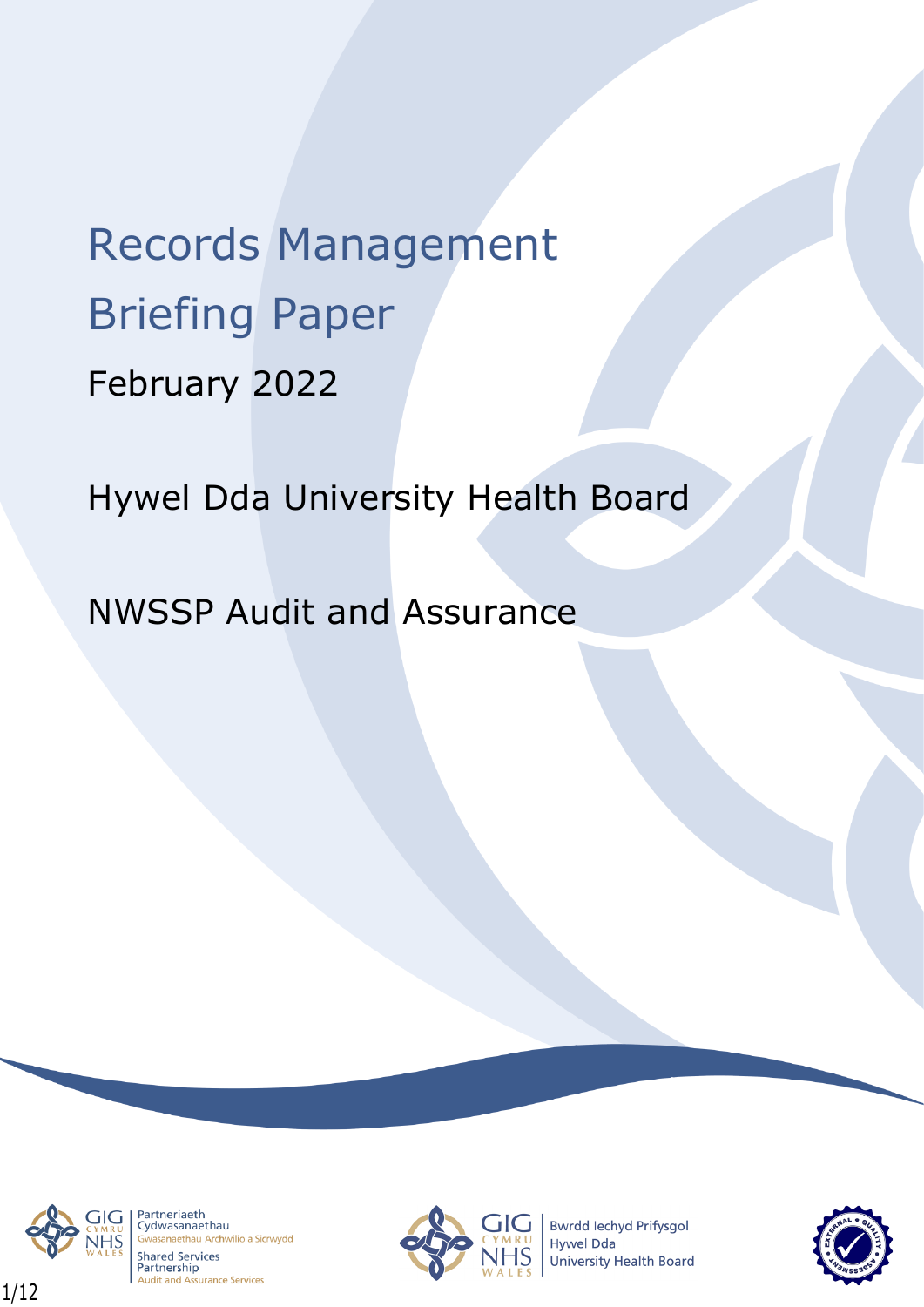# **Contents**

| Review reference:       | HDUHB-2122-27                               |
|-------------------------|---------------------------------------------|
| Report status:          | <b>Briefing Paper</b>                       |
| Fieldwork commencement: | 8 <sup>th</sup> November 2021               |
| Fieldwork completion:   | 28 <sup>th</sup> January 2022               |
| Draft report issued:    | 3rd February 2022                           |
| Final report issued:    | 8 <sup>th</sup> February 2022               |
| Auditors:               | Rhian Jones (Principal Auditor)             |
| Executive sign-off:     | Andrew Carruthers (Director of Operations)  |
| Distribution:           | Gareth Rees (Deputy Director of Operations) |
|                         | Huw Thomas (Director of Finance)            |
|                         | Anthony Tracey (Digital Director)           |
|                         | Steven Bennett (Health Records Manager)     |
| Committee:              | Audit & Risk Assurance Committee            |



Audit and Assurance Services conform with all Public Sector Internal Audit Standards as validated through the external quality assessment undertaken by the Institute of Internal Auditors

## Acknowledgement

NHS Wales Audit & Assurance Services would like to acknowledge the time and co-operation given by management and staff during the course of this review.

## Disclaimer notice - please note

This audit report has been prepared for internal use only. Audit & Assurance Services reports are prepared, in accordance with the Service Strategy and Terms of Reference, approved by the Audit Committee.

<span id="page-1-0"></span>Audit reports are prepared by the staff of the NHS Wales Shared Services Partnership – Audit and Assurance Services, and addressed to Independent Members or officers including those designated as Accountable Officer. They are prepared for the sole use of the Hywel Dda University Health Board and no responsibility is taken by the Audit and Assurance Services Internal Auditors to any director or officer in their individual capacity, or to any third party.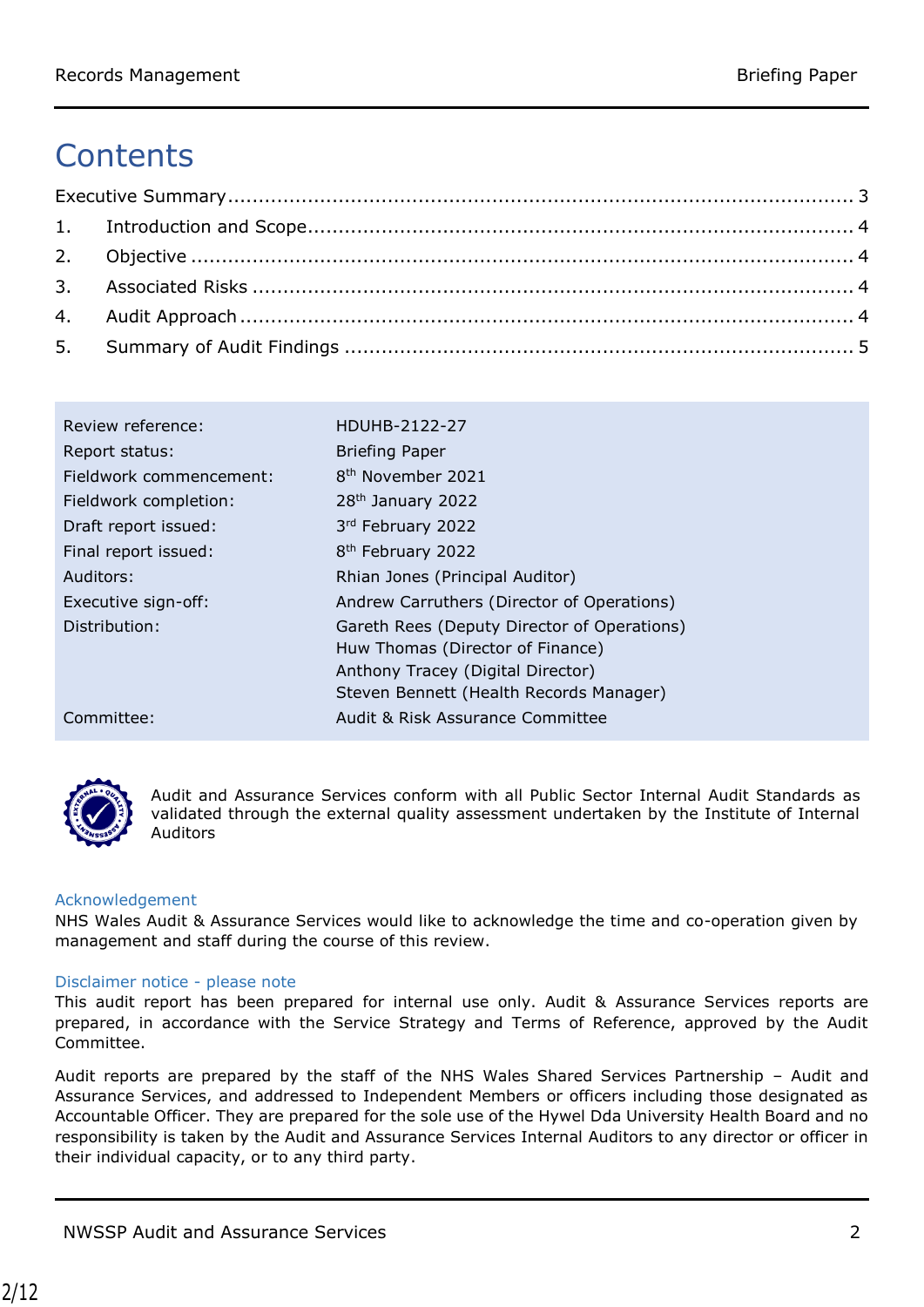# Executive Summary

### **Purpose**

The overall objective of this review was to provide a position statement highlighting ongoing work by the organisation to improve Records Management arrangements following previous Internal Audit report in 2019 and 2020.

### **Overview of findings**

Concluding a review of the previous Internal Audit recommendation, we noted limited progress had been achieved to address the issues raised. However, we acknowledge that Covid-19 pandemic has impacted on the Health Board, which has resulted in the progress being made by management being placed on hold.

This briefing paper has been produced to provide an update on the progress made to date whilst highlighting the actions required to be undertaken to address the previously raised issues and risks.

During our review we noted positive steps undertaken with the implementation of a Corporate Records Management Corporate Policy, and the introduction and roll out of an audit programme for record storage with external providers and internally. However, significant work remains outstanding in order to mitigate the issues previously identified.

## Progress Summary

|                | <b>Previous Matters Arising</b>                     | <b>Previous Priority</b><br>Rating | Direction of<br>Travel (Status) | <b>Current Status</b> |
|----------------|-----------------------------------------------------|------------------------------------|---------------------------------|-----------------------|
|                | Corporate Records Management<br>Strategy and Policy | Medium                             |                                 | Partially<br>Actioned |
| $\overline{2}$ | <b>Storage Capacity</b>                             | <b>High</b>                        |                                 | Partially<br>Actioned |
| 3              | Retention and Destruction of Records                | Medium                             |                                 | Partially<br>Actioned |
| 4              | Third Party Storage Providers                       | <b>High</b>                        |                                 | Partially<br>Actioned |
| 5              | Records Management Training                         | Medium                             |                                 | Not Actioned          |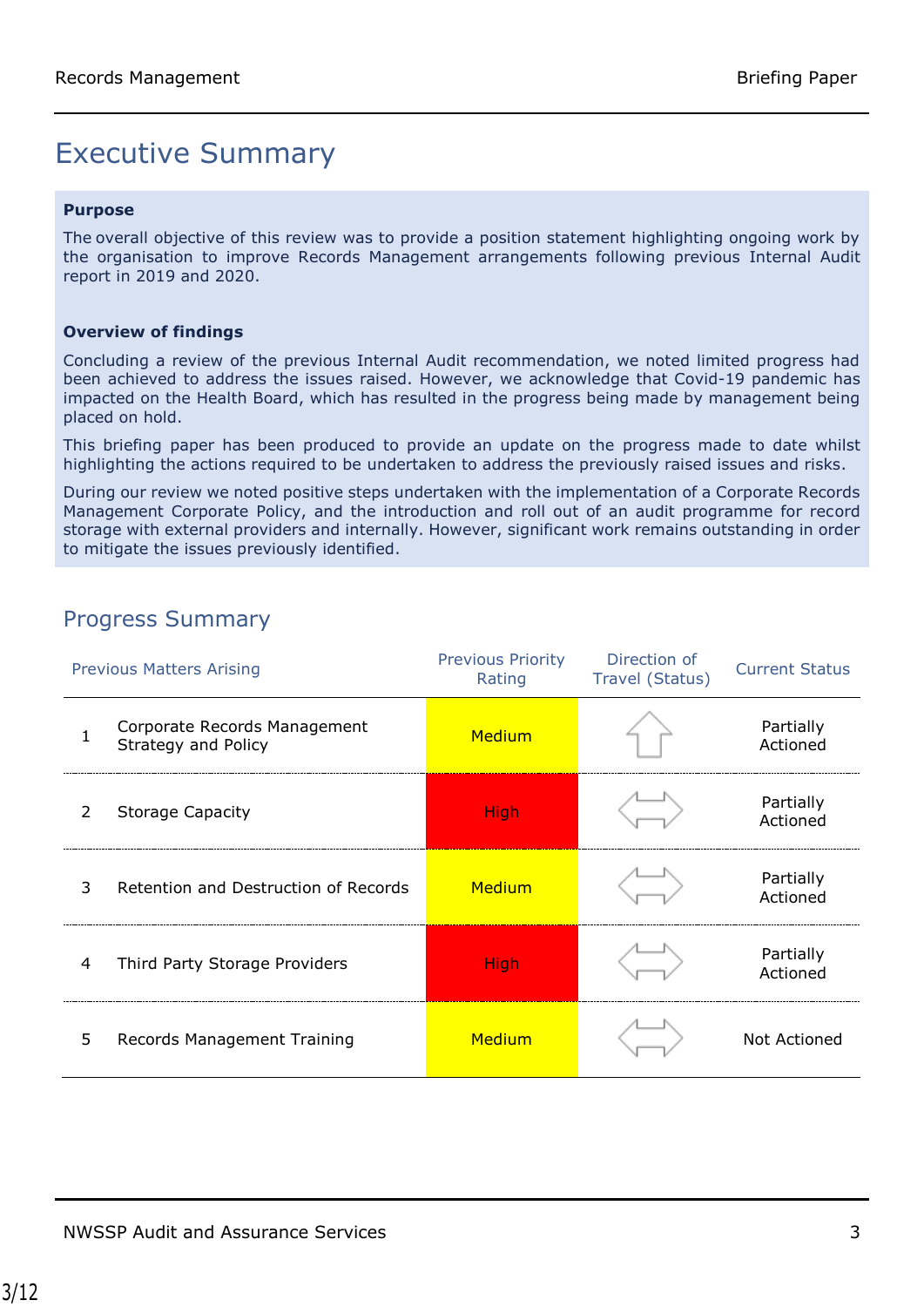## <span id="page-3-0"></span>1. Introduction and Scope

- 1.1 The review of Records Management was included in the 2021/22 Internal Audit Plan. The executive lead for the review was the Director of Operations.
- 1.2 Initial planning meetings with the Digital Director (responsible for developing the Records Management Strategy) and Health Records Manager established that work to address the issues identified in the two previous limited assurance reviews (reports HDUHB-1819-33 and HDUHB-2021-19) had not progressed as planned. It was acknowledged that Covid-19 has created challenges and difficulties throughout the last 18 months and has contributed to the lack of progress.
- 1.3 Consequently, it was agreed with management that an assurance review at this stage would not prove beneficial. Instead, this Briefing Paper has highlighted an overview of the current situation, ongoing/planned actions, and the arrangements for providing assurance to the Board in this respect.

## <span id="page-3-1"></span>2. Objective

2.1 The overall objective of this review was to provide a position statement highlighting ongoing work by the organisation to improve Records Management arrangements.

# <span id="page-3-2"></span>3. Associated Risks

- 3.1 Potential risks considered during this review:
	- non-compliance with records management policies and procedures;
	- poor management of records, including security, storage, accessibility, archiving and disposal; and
	- potential for reputational damage and financial penalty from the Information Governance Commissioner.

## <span id="page-3-3"></span>4. Audit Approach

- 4.1 Through enquiries with key officers and review of Board/sub-committee papers, we will seek to confirm:
	- the progress made to date and planned actions to address the issues identified in the previous limited assurance reviews and other actions identified by the Health Board; and
	- the Board or appropriate sub-committee is appraised of issues and ongoing actions in relation to Records Management.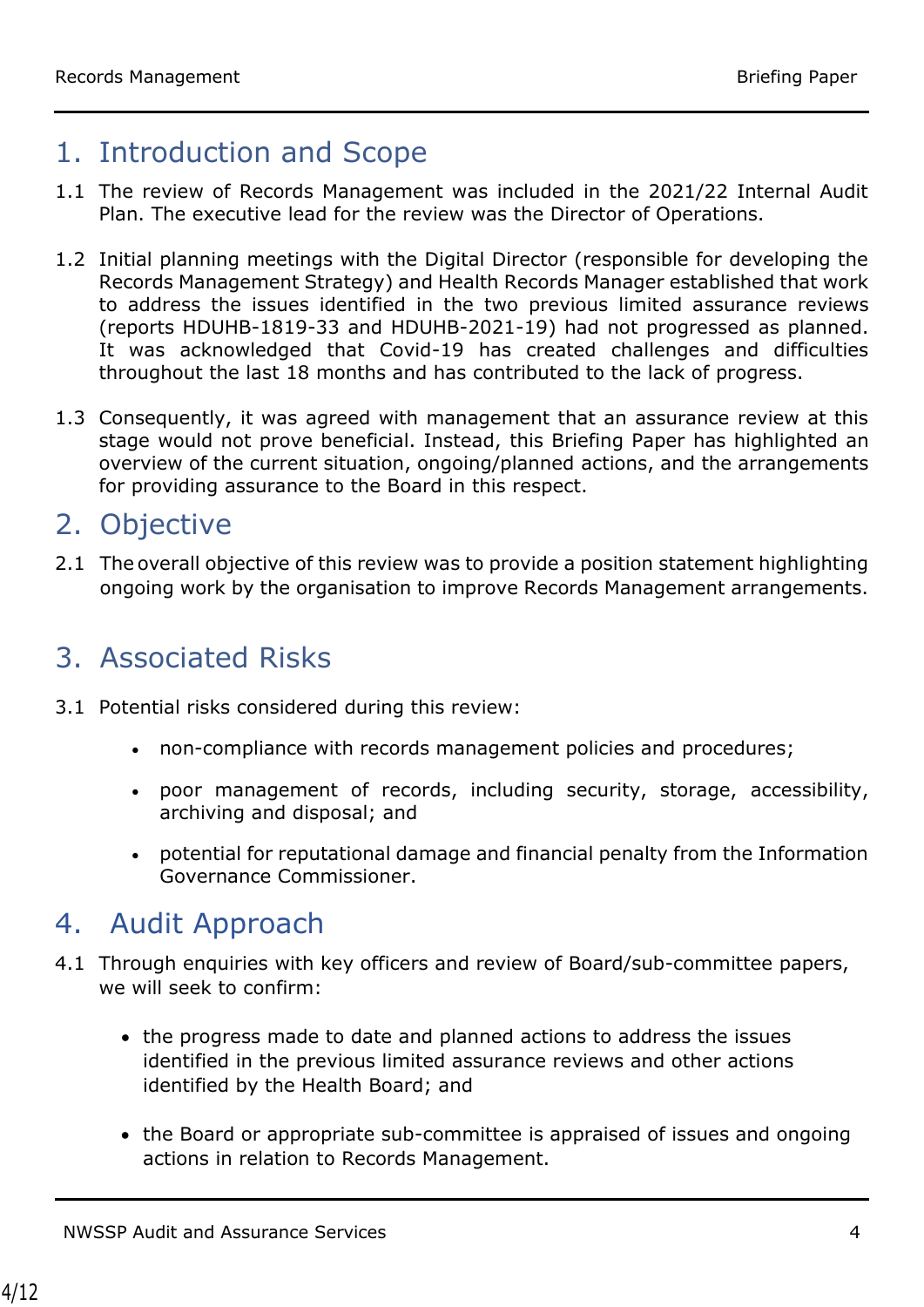# 5. Summary of Audit Findings

| <b>Previous Matter Arising 1: Corporate Records Management Strategy &amp; Policy</b>                                                                                                                                                                                                                                                                                      |                    |                                                        |  |
|---------------------------------------------------------------------------------------------------------------------------------------------------------------------------------------------------------------------------------------------------------------------------------------------------------------------------------------------------------------------------|--------------------|--------------------------------------------------------|--|
| Original Recommendation                                                                                                                                                                                                                                                                                                                                                   |                    | Original Priority                                      |  |
| Management should ensure the Corporate Records Management Strategy and Policy are submitted to the Business<br>Planning & Performance Assurance Committee for approval.                                                                                                                                                                                                   |                    | <b>Medium</b>                                          |  |
| Management Response                                                                                                                                                                                                                                                                                                                                                       | <b>Target Date</b> | Responsible Officer                                    |  |
| Following internal discussions, the Corporate Office is leading the review and updating of the<br>Corporate Records Management Strategy and Policy. This will require contributions and input<br>from a number of teams across the UHB. Once reviewed, these will be submitted to the<br>Business Planning & Performance Assurance Committee at the earliest opportunity. | September 2019     | Head of Corporate Office                               |  |
| <b>Current Findings</b>                                                                                                                                                                                                                                                                                                                                                   |                    | <b>Conclusion</b>                                      |  |
| A Corporate Records Management Policy has been reviewed and was presented at the December 2021 Information<br>Governance Sub Committee (IGSC) meeting for approval. The Digital Director confirmed that an overarching Health<br>Board Records Management Strategy is to be developed, with a view for completion by February/March 2022.                                 |                    | <b>Management Action Partially</b><br><b>Addressed</b> |  |

<span id="page-4-0"></span>

| <b>Previous Matter Arising 2: Storage Capacity</b>                                                                                                                                                                                                                                                                                |                    |                     |
|-----------------------------------------------------------------------------------------------------------------------------------------------------------------------------------------------------------------------------------------------------------------------------------------------------------------------------------|--------------------|---------------------|
| Original Recommendation                                                                                                                                                                                                                                                                                                           |                    | Original Priority   |
| We would recommend that management review current storage arrangements to establish whether they continue to<br>be fit for purpose, whilst consideration should be given in the progression of other solutions for example, scanning of<br>documents, to reduce the amount of manual health records retained by the Health Board. |                    | <b>High</b>         |
| Management Response                                                                                                                                                                                                                                                                                                               | <b>Target Date</b> | Responsible Officer |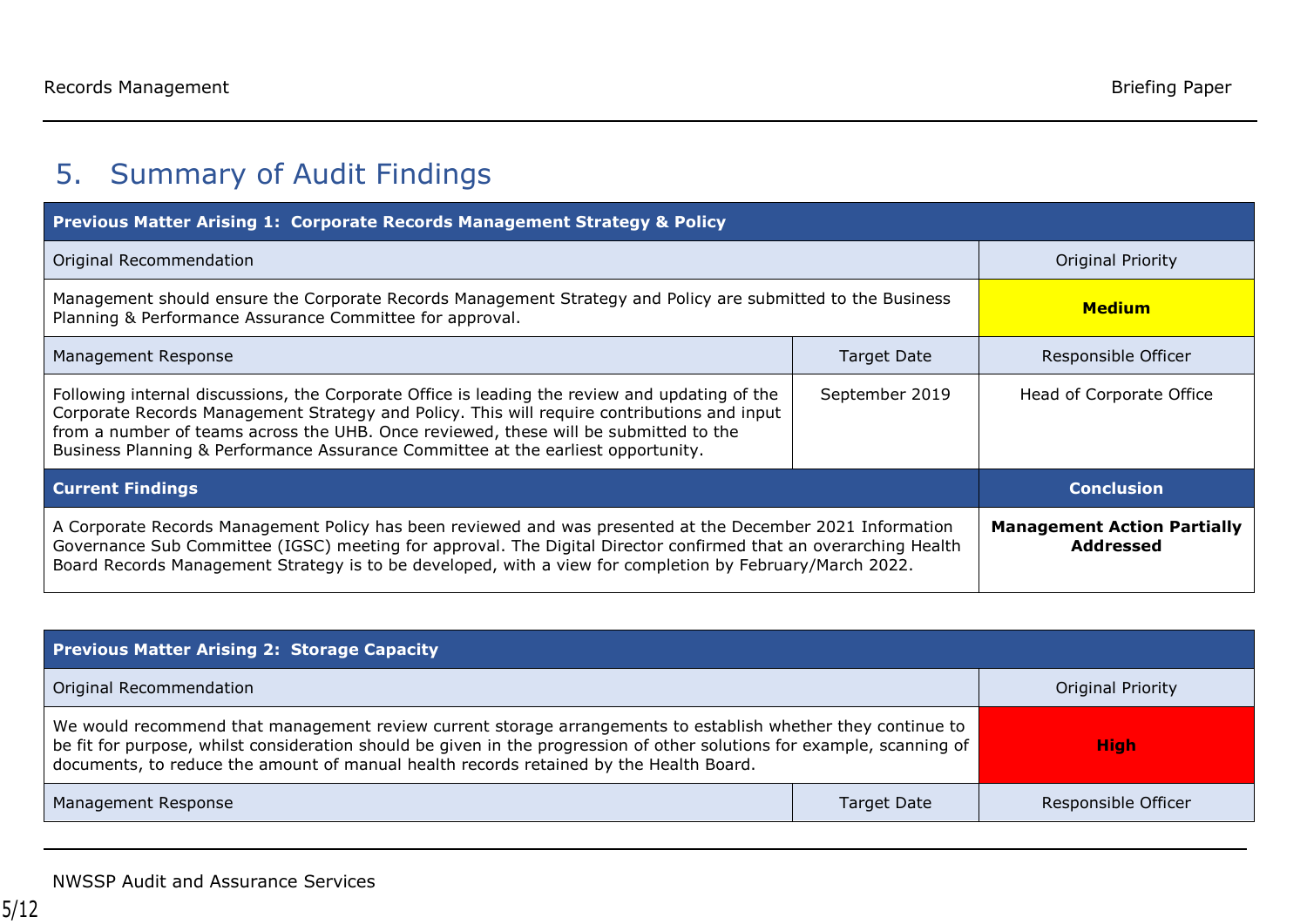| In November 2018 a records management brief was presented to the Executive Team<br>highlighting a number of issues in various services across the Health Board. In addition to<br>the issues a number of potential solutions were identified which could significantly improve<br>current storage arrangements, increase efficiencies and also provide some potential savings.<br>A follow up paper is being presented to the Executive Team on the 19th December 2019 and<br>within the paper it clearly identifies future arrangements to deliver the solutions. The<br>proposal is to have one overall project group with Executive leadership, with working sub<br>group responsible for carrying out the work. As part of this process all services involved will<br>be completing a detailed review of their current records management arrangements, storage<br>arrangements and storage capacity. The project proposal should be finalised early in the new<br>year. | March 2019    | Director of Operations        |
|------------------------------------------------------------------------------------------------------------------------------------------------------------------------------------------------------------------------------------------------------------------------------------------------------------------------------------------------------------------------------------------------------------------------------------------------------------------------------------------------------------------------------------------------------------------------------------------------------------------------------------------------------------------------------------------------------------------------------------------------------------------------------------------------------------------------------------------------------------------------------------------------------------------------------------------------------------------------------|---------------|-------------------------------|
| As identified in the earlier recommendation there is already a fully implemented Electronic<br>Records Group within the Health Board. The group is led and chaired by the Deputy Director<br>of Operations and will be responsible for the implementation of a scanned patient record<br>within Hywel Dda. One of the main reasons why the group was implemented was due to the<br>lack of storage capacity for storing records across the Health Board. The group is still very<br>much in its infancy and is starting to work through all the necessary questions and actions<br>that may get the Health Board to the position where they could potentially move towards a<br>scanned patient record.                                                                                                                                                                                                                                                                      | November 2018 | Deputy Director of Operations |
| The main issue in terms of current storage arrangements is within the Health Records<br>Service and associated with the acute patient record. Even with four main hospital storage<br>facilities based at each main hospital locality and an offsite storage facility housing over a<br>million patient records there is still not enough capacity available to complete the tasks<br>required on an annual basis to ensure there are appropriate storage arrangements in situ.<br>Storage is the main risk identified on the Health Records and Operations Directorate risk<br>register currently scoring 20. This is also included on the corporate risk register and due to<br>the scoring method is reviewed on a monthly basis. Similar risk may require identification in<br>other services.                                                                                                                                                                           | November 2018 | Health Records Manager        |
| <b>Current Findings</b>                                                                                                                                                                                                                                                                                                                                                                                                                                                                                                                                                                                                                                                                                                                                                                                                                                                                                                                                                      |               | <b>Conclusion</b>             |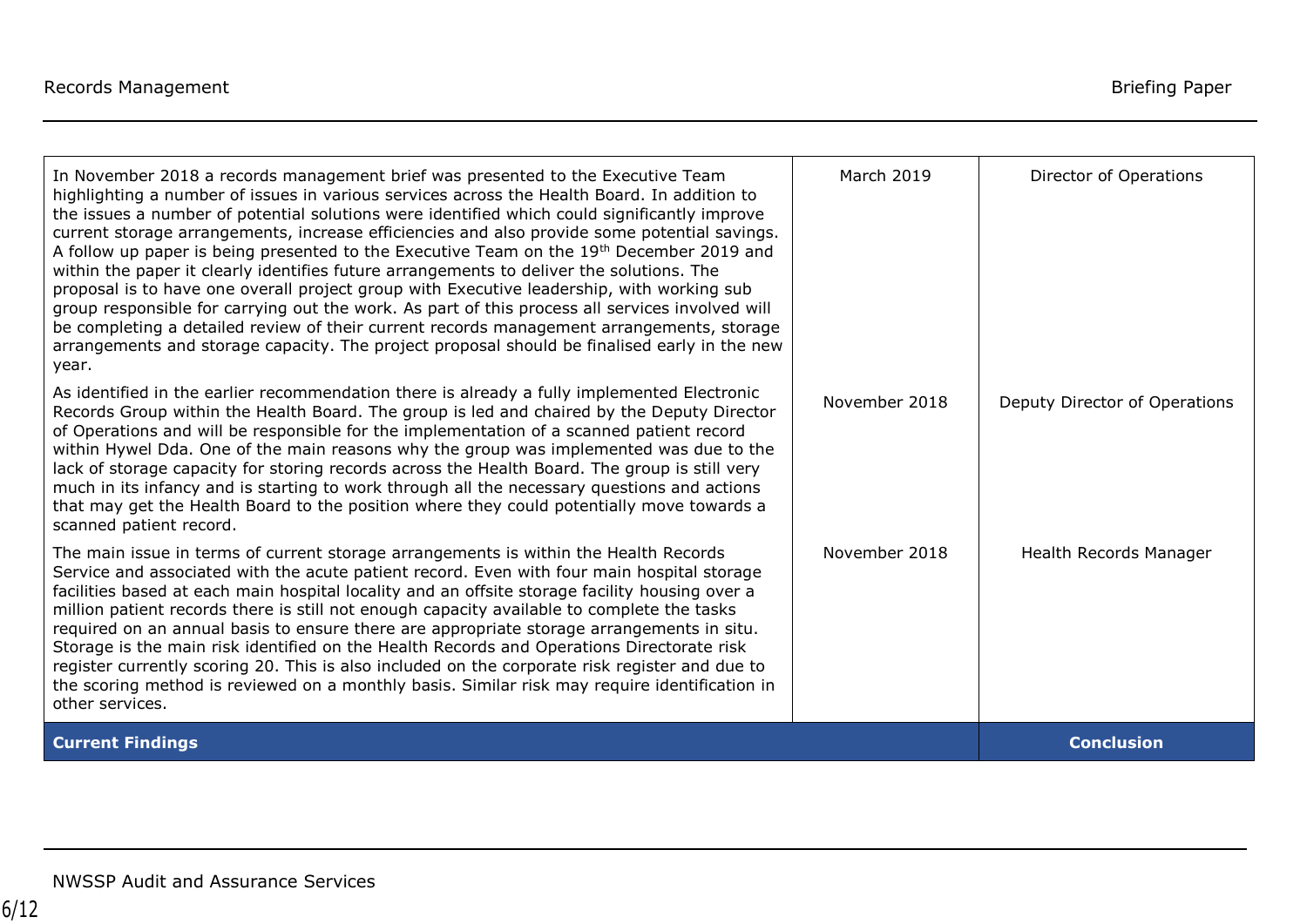|           | Whilst we noted that the Health Records Management Group meetings had been paused due to the pandemic and<br>development of the workstreams had not yet come about, some progress within records management have been<br>made in relation to storage capacity. We noted the following:                                                                                                                    | <b>Management Action Partially</b><br><b>Addressed</b> |
|-----------|-----------------------------------------------------------------------------------------------------------------------------------------------------------------------------------------------------------------------------------------------------------------------------------------------------------------------------------------------------------------------------------------------------------|--------------------------------------------------------|
| $\bullet$ | An audit programme of record storage both for external providers and internally across the Health Board has<br>commenced, with the aim of providing a detailed list of all areas of record storage across the Health Board<br>and any associated risks.                                                                                                                                                   |                                                        |
| $\bullet$ | A paper presented to the Executive Team in July 2021, Health Records Storage Pressures - Short and Longer<br>Term Strategies to Resolution - Planning Objective 5M (to provide patient records via a digital medium within<br>3 years)' highlighted the risks posed to the Health Board if changes cannot been made to the current<br>overstretched and unsafe storage facilities.                        |                                                        |
| $\bullet$ | The Health Board has recently employed a project manager to oversee the digitalisation of health<br>documentation.                                                                                                                                                                                                                                                                                        |                                                        |
| $\bullet$ | The Health Board are currently in the process of finalising the lease agreement for a new facility in Dafen<br>Llanelli, that will provide the necessary additional storage capacity to fully resolve all current and future<br>health records storage issues                                                                                                                                             |                                                        |
| $\bullet$ | Monies have recently been made available following a successful presentation of a business case to create<br>and run a Health Board run 'Scanning Bureau' for the patient health records and to include the ability to<br>relocate other Health Board records (i.e physio, podiatry, maternity etc) for storage and scanning with the<br>ultimate goal of becoming as paper free and digital as possible. |                                                        |

| <b>Previous Matter Arising 3: Retention and Destruction of Records</b>                                                                                                           |                    |                          |
|----------------------------------------------------------------------------------------------------------------------------------------------------------------------------------|--------------------|--------------------------|
| Original Recommendation                                                                                                                                                          |                    | <b>Original Priority</b> |
| Management should ensure that the services and functions holding patient records locally are reminded of their<br>requirement to comply with the Retention & Destruction Policy. |                    | <b>Medium</b>            |
| Management Response                                                                                                                                                              | <b>Target Date</b> | Responsible Officer      |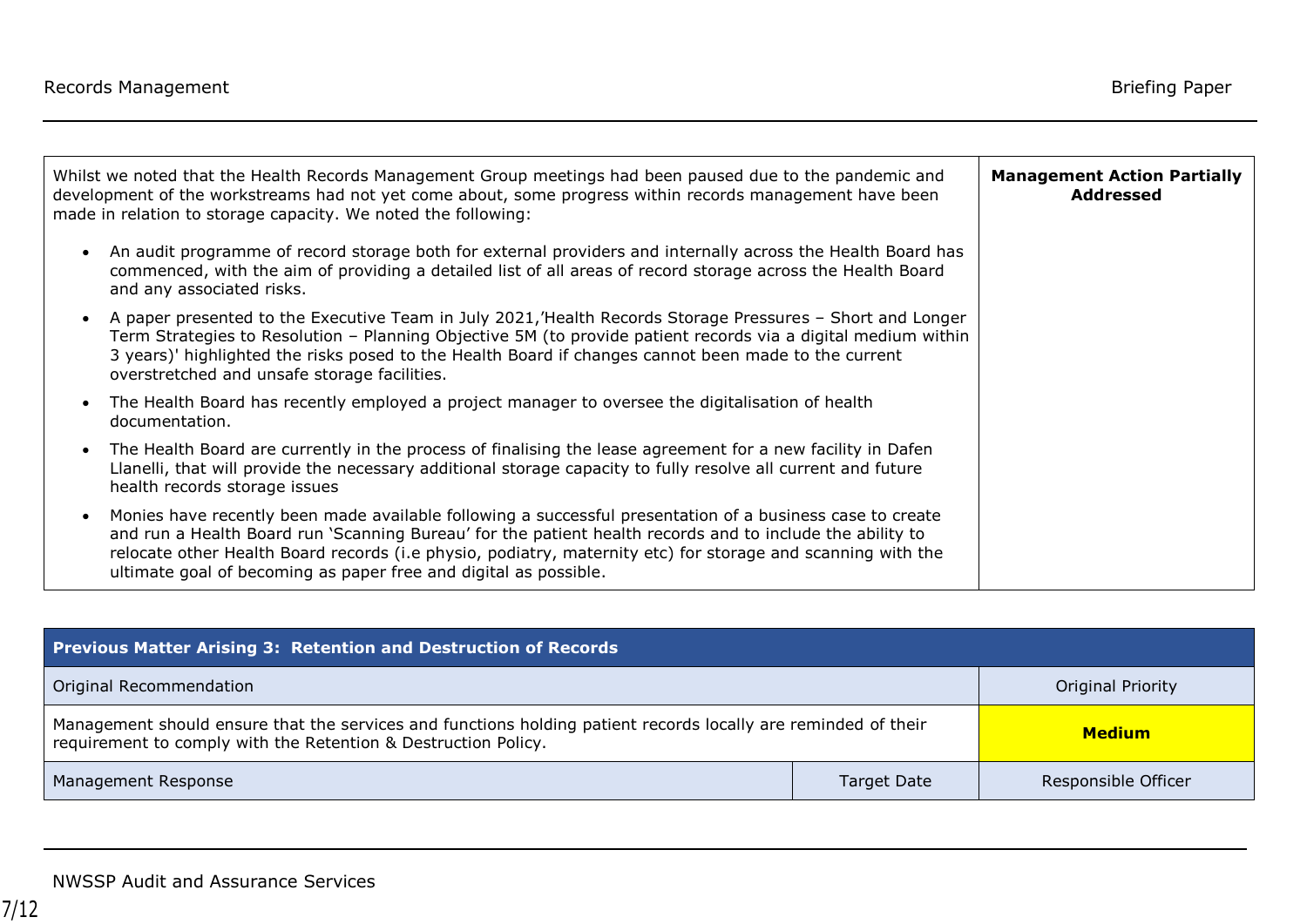| As identified in the recommendation above, following a report reviewed by the non-pay<br>panel it identified that services across the Health Board were utilising private storage<br>companies to store a wide range of records and Health Board information. There were<br>significant costs associated with the storage facilities and there was a feeling that a number<br>of records currently in storage could be destroyed because they have passed the necessary<br>retention period. This information was contained within the records brief presented to the<br>Executive Team in November and will also form part of the work undertaken be the project<br>group and sub groups. As part of the scoping working the groups will be required to identify<br>any records outside of retention guidance and the relevant costs of destruction. As clarified<br>above this work will be progressed early in the new year.<br>In addition to the work that will be carried out by the project groups the approved Retention<br>& Destruction Policy is available to all Health Board staff via the intranet site. The policy is<br>available within the corporate section and provides all staff with clear legal timescales for the<br>retention and destruction of a wide range of records and Health Board information. Staff<br>have the ability to refer to the policy as and when required. To further support retention and<br>destruction processes the Health Records Manager has distributed a global e-mail to all staff<br>notifying them of their individual responsibility to ensure records are only retained for the<br>required period and are destroyed in line with the policy. | <b>March 2019</b><br>November 2018 | Director of Operations<br>Health Records Manager       |
|---------------------------------------------------------------------------------------------------------------------------------------------------------------------------------------------------------------------------------------------------------------------------------------------------------------------------------------------------------------------------------------------------------------------------------------------------------------------------------------------------------------------------------------------------------------------------------------------------------------------------------------------------------------------------------------------------------------------------------------------------------------------------------------------------------------------------------------------------------------------------------------------------------------------------------------------------------------------------------------------------------------------------------------------------------------------------------------------------------------------------------------------------------------------------------------------------------------------------------------------------------------------------------------------------------------------------------------------------------------------------------------------------------------------------------------------------------------------------------------------------------------------------------------------------------------------------------------------------------------------------------------------------------------------------------------------------------|------------------------------------|--------------------------------------------------------|
| <b>Current Findings</b>                                                                                                                                                                                                                                                                                                                                                                                                                                                                                                                                                                                                                                                                                                                                                                                                                                                                                                                                                                                                                                                                                                                                                                                                                                                                                                                                                                                                                                                                                                                                                                                                                                                                                 |                                    | <b>Conclusion</b>                                      |
| Embargos of health records imposed by the UK Government remain in place. This continues to impact on the Health<br>Board's ability to destroy records. However, the current audit programme of the storage facilities being undertaken<br>by the Information Governance team will enable the Health Board to create an overall view of the location of records<br>and what action will be necessary to take in relation to the retention and destruction of records.                                                                                                                                                                                                                                                                                                                                                                                                                                                                                                                                                                                                                                                                                                                                                                                                                                                                                                                                                                                                                                                                                                                                                                                                                                    |                                    | <b>Management Action Partially</b><br><b>Addressed</b> |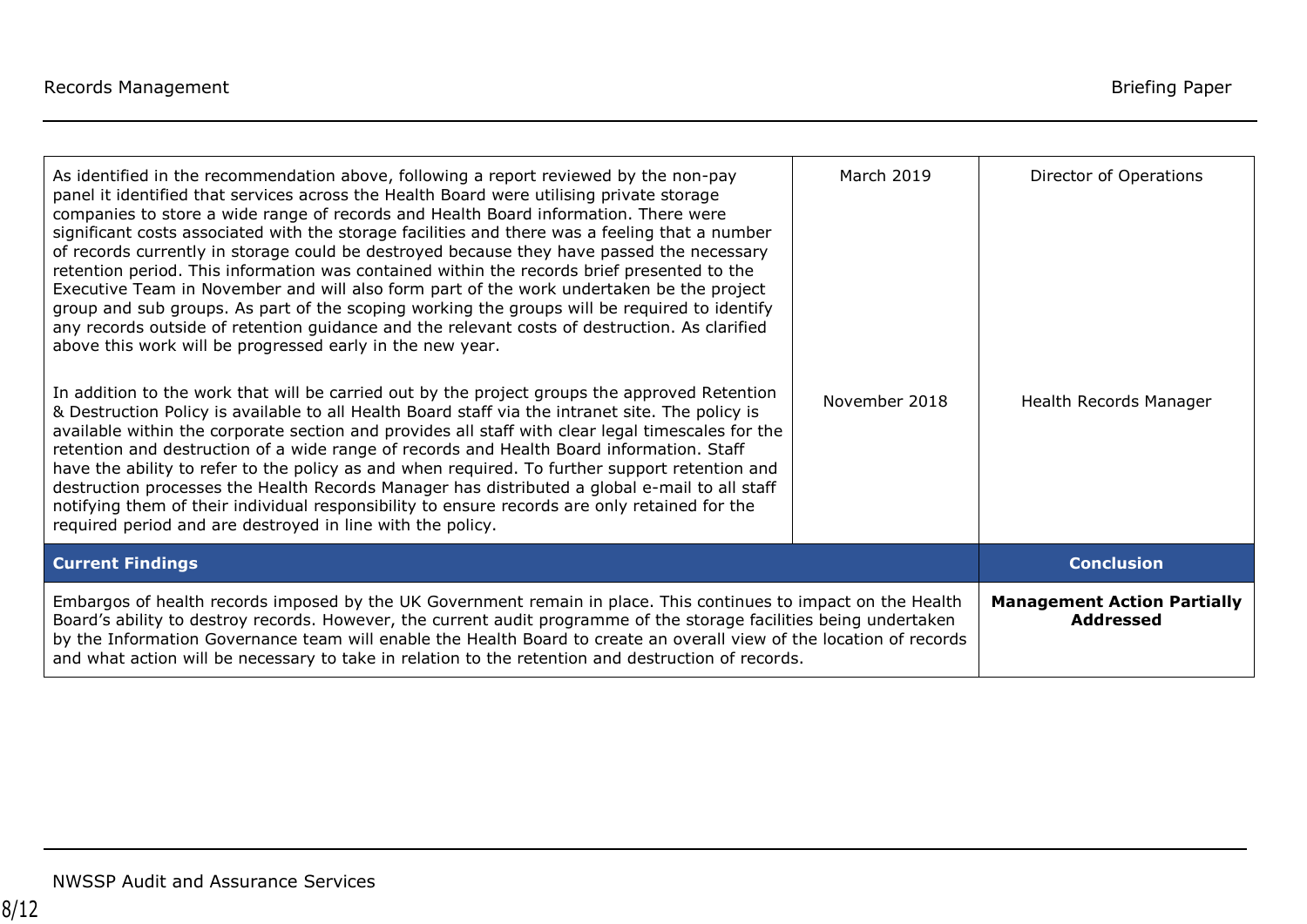| <b>Previous Matter Arising 4: Third Party Storage Providers</b>                                                                                                                                                                                                                                                                                                                                                                                                                                                                                                                                                                                                                                                                                                                                                                                                                                                                                                                                                                                                                                                                                                                                                 |                    |                                                        |
|-----------------------------------------------------------------------------------------------------------------------------------------------------------------------------------------------------------------------------------------------------------------------------------------------------------------------------------------------------------------------------------------------------------------------------------------------------------------------------------------------------------------------------------------------------------------------------------------------------------------------------------------------------------------------------------------------------------------------------------------------------------------------------------------------------------------------------------------------------------------------------------------------------------------------------------------------------------------------------------------------------------------------------------------------------------------------------------------------------------------------------------------------------------------------------------------------------------------|--------------------|--------------------------------------------------------|
| Original Recommendation                                                                                                                                                                                                                                                                                                                                                                                                                                                                                                                                                                                                                                                                                                                                                                                                                                                                                                                                                                                                                                                                                                                                                                                         |                    | <b>Original Priority</b>                               |
| 4.1 Management should review the current arrangements in place with third party storage providers to establish<br>whether they meet the required Health Board standards.<br>4.2 Management should establish what information is stored with the third party storage providers and that the<br>retention and destruction of information is being undertaken in line with the Welsh Government arrangements.                                                                                                                                                                                                                                                                                                                                                                                                                                                                                                                                                                                                                                                                                                                                                                                                      |                    | <b>High</b>                                            |
| Management Response                                                                                                                                                                                                                                                                                                                                                                                                                                                                                                                                                                                                                                                                                                                                                                                                                                                                                                                                                                                                                                                                                                                                                                                             | <b>Target Date</b> | Responsible Officer                                    |
| Again as identified in finding 3 and 4, early this year a financial report was presented to the<br>non-pay review panel. The report identified that the Health Board was utilising private<br>storage companies to store a wide range of records and Health Board information. There<br>were significant costs associated with the storage facilities and the report was presented to<br>the Health Records Manager for comment. Following the comments received it was identified<br>that potentially not all service/departments utilising private storage may have confirmed<br>contractually arrangements in place. Further discussion lead to the records management<br>brief presented to the Executive Team in November 2018. Again as part of the relevant<br>project groups there will be a requirement and responsibility for the groups to confirm:<br>What records/information they have in storage<br>What are the costs (per box per month/year)<br>Are there any exit costs<br>Is there an agreed formal contract in place between the Health Board and the<br>company<br>Again this work will be driven by the main project group with sub group implementation<br>planned for early next year. | <b>March 2019</b>  | Director of Operations                                 |
| <b>Current Findings</b>                                                                                                                                                                                                                                                                                                                                                                                                                                                                                                                                                                                                                                                                                                                                                                                                                                                                                                                                                                                                                                                                                                                                                                                         |                    | <b>Conclusion</b>                                      |
| An audit programme of all storage providers has commenced by the Information Governance team headed by Sarah<br>Bevan. We can confirm that details of the programme and outcomes were being reported through to the IGSC, such                                                                                                                                                                                                                                                                                                                                                                                                                                                                                                                                                                                                                                                                                                                                                                                                                                                                                                                                                                                  |                    | <b>Management Action Partially</b><br><b>Addressed</b> |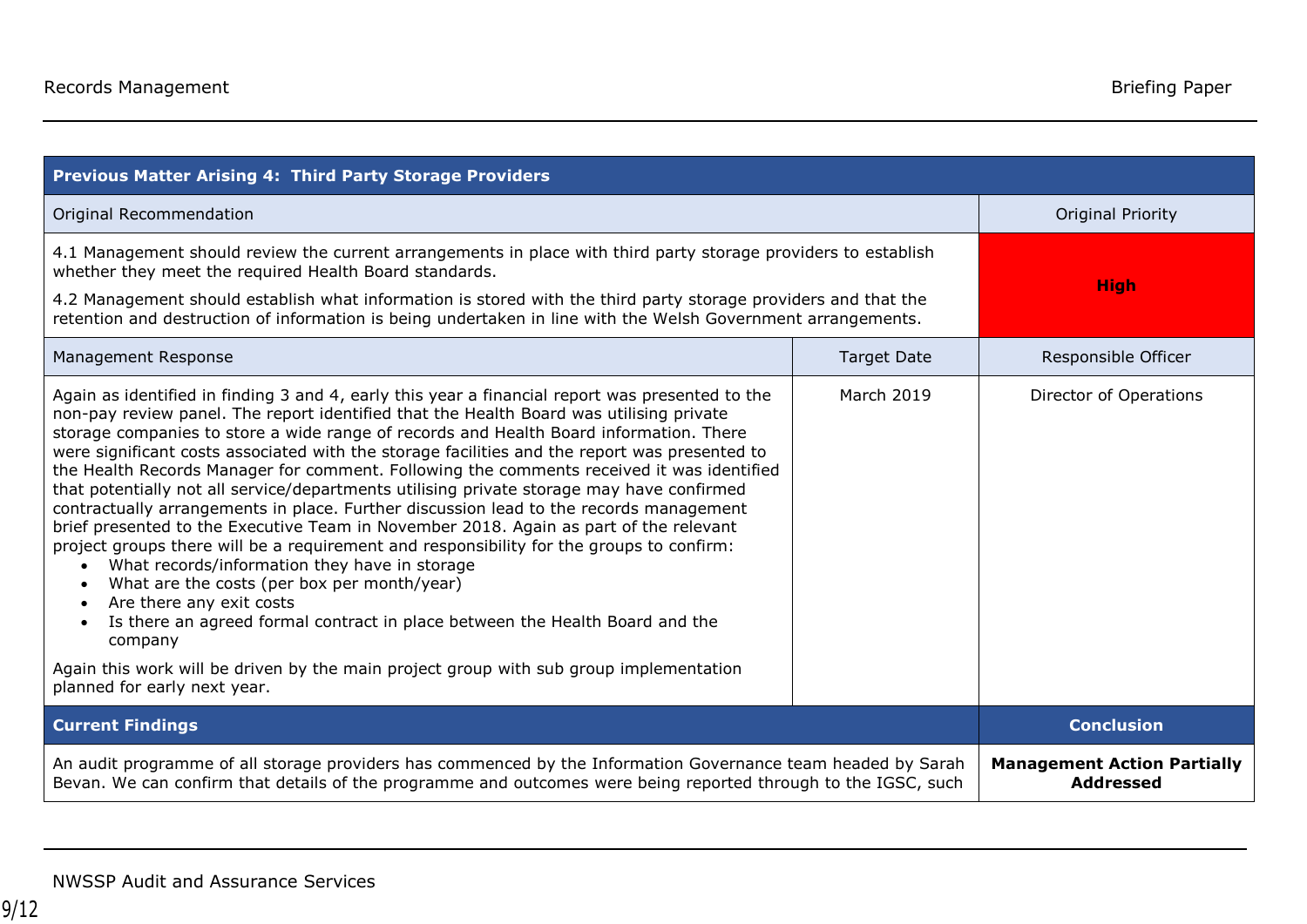| as the recent review of the Lloyd & Pawlett storage facility undertaken in July 2021. Issues identified following these |  |
|-------------------------------------------------------------------------------------------------------------------------|--|
| audit reviews were placed on the IGSC risk register.                                                                    |  |
|                                                                                                                         |  |

| <b>Previous Matter Arising 5: Records Management Training</b>                                                                                                                                                                                                                                                                                                                                                                                                                                                                                                                                                                                                                                                                                                                                                                                                                                                                                                                                                                                                                                                                                                                                            |                                |                                                                        |
|----------------------------------------------------------------------------------------------------------------------------------------------------------------------------------------------------------------------------------------------------------------------------------------------------------------------------------------------------------------------------------------------------------------------------------------------------------------------------------------------------------------------------------------------------------------------------------------------------------------------------------------------------------------------------------------------------------------------------------------------------------------------------------------------------------------------------------------------------------------------------------------------------------------------------------------------------------------------------------------------------------------------------------------------------------------------------------------------------------------------------------------------------------------------------------------------------------|--------------------------------|------------------------------------------------------------------------|
| Original Recommendation                                                                                                                                                                                                                                                                                                                                                                                                                                                                                                                                                                                                                                                                                                                                                                                                                                                                                                                                                                                                                                                                                                                                                                                  |                                | <b>Original Priority</b>                                               |
| Management should establish refresher sessions to ensure existing staff receive records management training.                                                                                                                                                                                                                                                                                                                                                                                                                                                                                                                                                                                                                                                                                                                                                                                                                                                                                                                                                                                                                                                                                             |                                | <b>Medium</b>                                                          |
| Management Response                                                                                                                                                                                                                                                                                                                                                                                                                                                                                                                                                                                                                                                                                                                                                                                                                                                                                                                                                                                                                                                                                                                                                                                      | <b>Target Date</b>             | Responsible Officer                                                    |
| Ad hoc Health Records training sessions have been completed for all ward clerks and<br>secretaries across the Health Board apart from at Bronglais and these training sessions will<br>be completed by February 2019. Recently the Health Records Manager and Head of<br>Governance have discussed the possibility of introducing joint IG/Health Records training<br>sessions. Further discussions are planned for next year with the potential to implement<br>across the Health Board in 2019.<br>It is correct that after receiving robust departmental induction and on the job training, staff<br>within the Health Records service currently do not receive any update or refresher training.<br>The responsibilities within the service and the staff roles have not altered when compared to<br>the duties undertake 10 years ago and the majority of the tasks are exactly the same, as<br>they always have been. The Health Records Manager will discuss this recommendation with<br>the Deputy Director of Operations and the Deputy Health Records Managers and identify if<br>this is an essential requirement and the most effective format to deliver refresher training if<br>required. | February 2019<br>February 2019 | Health Records Manager/Head of<br>Governance<br>Health Records Manager |
| <b>Current Findings</b>                                                                                                                                                                                                                                                                                                                                                                                                                                                                                                                                                                                                                                                                                                                                                                                                                                                                                                                                                                                                                                                                                                                                                                                  |                                | <b>Conclusion</b>                                                      |
| The situation on training has not progressed due to lack of resource and the impact of Covid. Training was discussed<br>at the last Welsh Health Records Management Group in regard to the development of an All Wales training materials<br>over the next six months to supplement to the mandatory e-learning or in house records management training.                                                                                                                                                                                                                                                                                                                                                                                                                                                                                                                                                                                                                                                                                                                                                                                                                                                 |                                | <b>Management Action Not</b><br><b>Addressed</b>                       |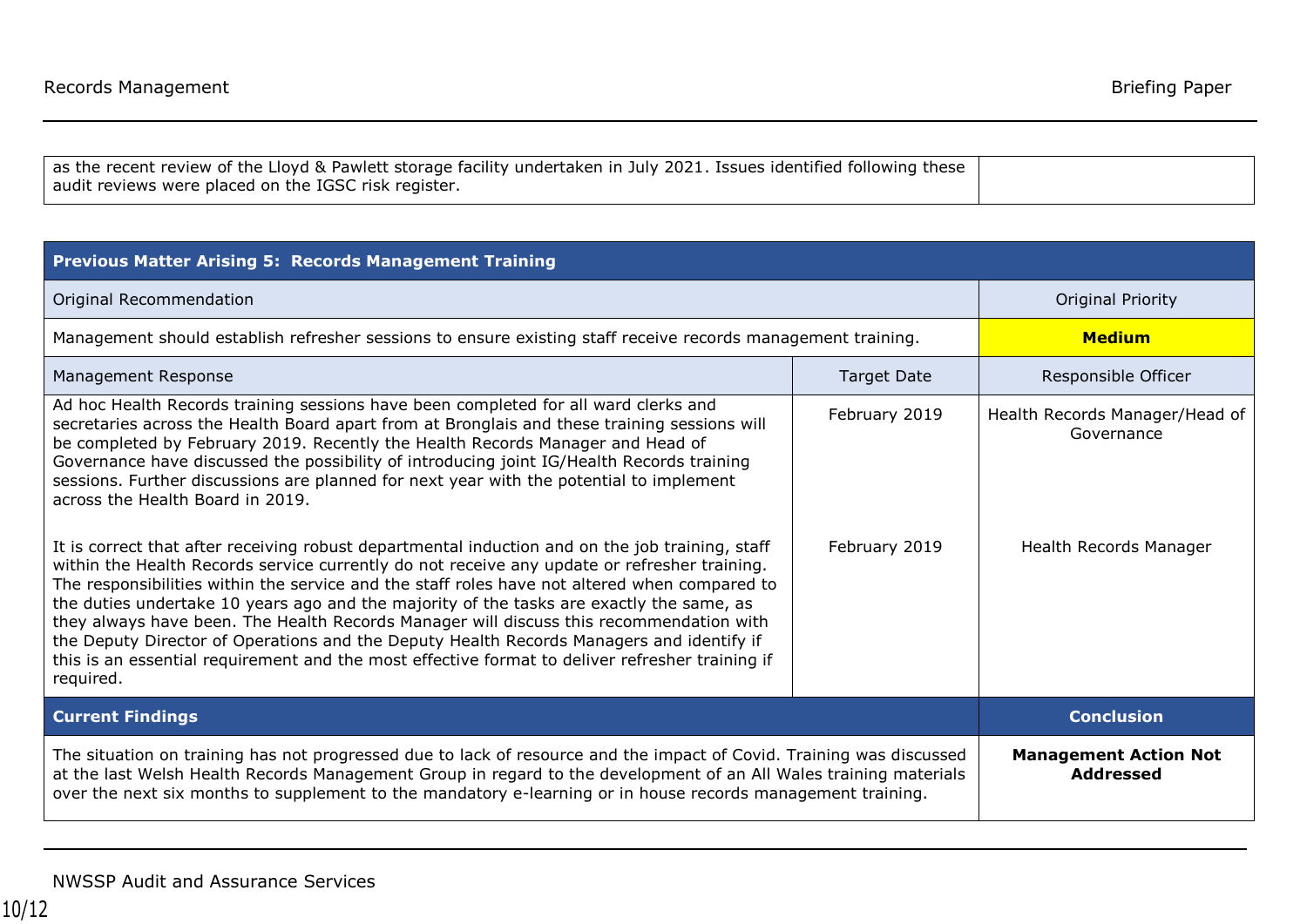| This item remains of the agenda of the Health Records Management Advisory Group and further discussions are         |  |
|---------------------------------------------------------------------------------------------------------------------|--|
| planned on developing records management training, unfortunately more urgent issues have surpassed the training     |  |
| element and have required more attention. Discussions at January 2022 Information Governance Sub Committee          |  |
| meeting confirmed that discussions are ongoing at a national levels to provide records management training as part  |  |
| of the services providing by e-learning and the e-learning model. The Health Board's Information Governance (IG)    |  |
| Manager has also confirmed that additional slides/information in regards records management will be included within |  |
| the IG training.                                                                                                    |  |
|                                                                                                                     |  |